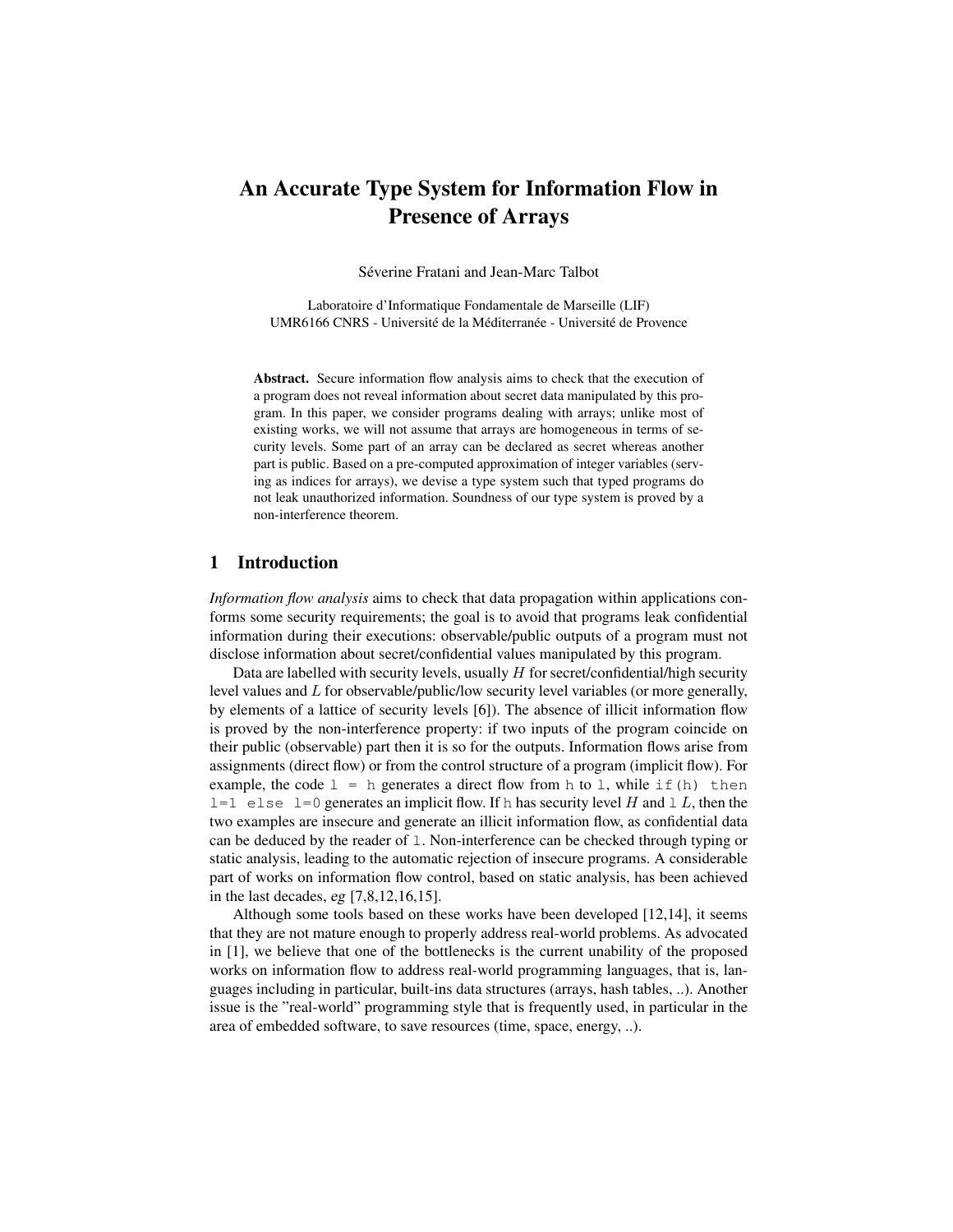In this paper, we focus on arrays, the most casual built-ins data structure. Two works [5,17] have already addressed this topic. Both are based on the Volpano, Smith and Irvine'approach (Volpano, Smith and Irvine proposed in their seminal paper a type system to guarantee the absence of illicit information flows [16]) and share the same feature: the security type of an array is uniform for the whole array; an array is either totally public or totally private. Unfortunately, this may be insufficient for real-world programs.

Let us consider the file given below on the left and the program next to it:

| Doe<br>John<br>john.doe@yahoo.fr<br>Martin<br>Jean<br>jean.martin@mail.com | $i = 0$<br>while $(not (eof (f)))$<br>$T[i]$ ::= read(f)<br>$i := i+1$<br>$\vdots$ := 0<br>while $(i \leq i)$<br>if $((\dagger \mod 3) \lt\gt 2)$ then<br>print(T[j])<br>$i := i + 1$ |
|----------------------------------------------------------------------------|---------------------------------------------------------------------------------------------------------------------------------------------------------------------------------------|
|----------------------------------------------------------------------------|---------------------------------------------------------------------------------------------------------------------------------------------------------------------------------------|

The structure of the file is simple, one piece of information per line, and one after the other, a last name, a first name and an email. Suppose a policy security stating that first and last names are public but emails have to remain confidential. One may argue that this program is written by a programmer who is unware of security issues and should be rejected because of its programming style. But on the one hand, similar programs are rather frequent in embedded systems and on the other hand, this program does not disclose any confidential information and is thus correct wrt to secure information flows.

This example illustrates that considering access to arrays in fine-grained manner is crucial to obtain relevant results concerning security issues; this fact has motivated the work of Amtoft, Hatcliff and Rodríguez [1]: the authors proposed there an Hoare-style logic to reason about information flows, this logic being able to express properties about single array cells. Our approach is different and composed of two parts: first, an accurate information about the values of integer variables used as indices of arrays is considered. We will assume that these informations on integer variables are known (pre-computed or given by the programmer). Then, based on that, we define a type system such that typed programs do not leak unauthorized information. We prove the soundness of our approach by proving a non-interference theorem.

The paper is organized as follows: in Section 2, we describe the small programming language we consider within this paper: this language is a simple imperative language allowing to manipulate one-dimensional array. However, array aliases are not supported. As discussed earlier, accurate typing requires information about values taken by the integer variables during the execution of the program. These information allow us to consider arrays not only as a single piece of data but also quite sophisticated parts of them. Thus, Section 3 aims to described a framework for expressing approximation of integer variables. We also specify in which sense this framework is sound. As an example, we chose Presburger formulas as they form a quite expressive and well-known theory. Section 4 is devoted to our type system. This type systems relies on the approximation given in the previous section. In that section, we also give some examples of typed programs. Finally, in Section 5, we prove that the devised type system is correct: we show first that it satisfies the subject reduction property. As intermediate steps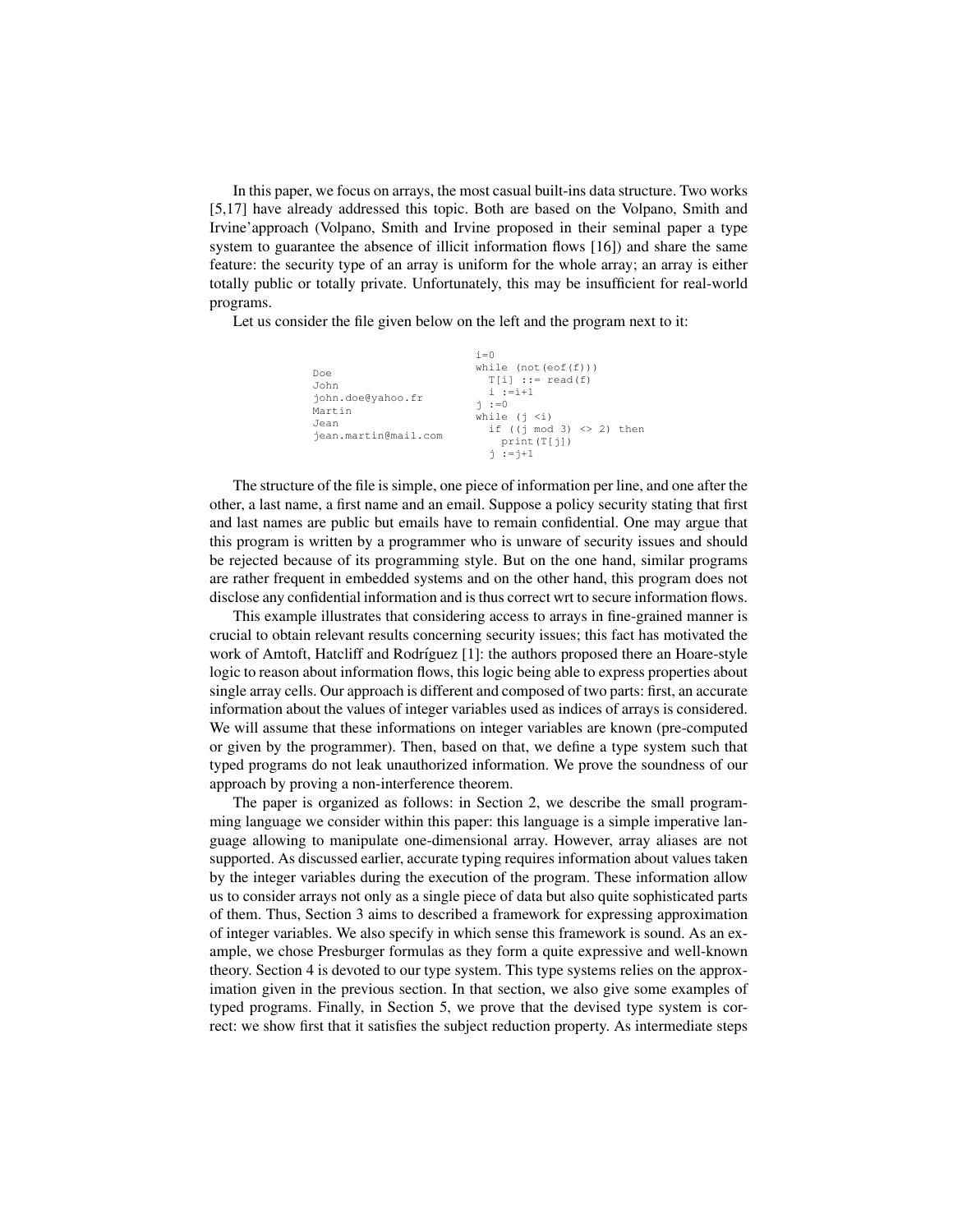to soundness, we prove the "classical" *simple security* property of expressions and the *confinement* property of commands. Finally, we prove the main result of the paper as a non-interference theorem: for inputs data that can not be distinguished on the lower level part, a well-typed program produces outputs coinciding on the lower level part.

# 2 Language and Semantics

The language we consider is a simple imperative language with arrays. We assume to be fixed a finite set of integer identifier  $\mathcal{I} = \{x_1, \ldots, x_n\}$ , a finite set of array identifiers  $\mathcal{T} = \{T_1, T_2, \ldots\}$  and a finite set of labels  $\mathcal{L}$ .

The syntax of programs is the given by the following grammar:

(EXPRESSIONS) $e\ ::=x_i\mid n\mid T[e]\mid T.$ length $\mid e_1+e_2\mid e_1-e_2\mid n*e\mid e/n$  $e_1 \vee e_2 \mid e_1 \wedge e_2 \mid e_1 \neq e_2 \mid e_1 = e_2 \mid \dots$ (COMMANDS)  $c\ ::= x_i :=^{\ell} e \; | \; T[e_1]:=^{\ell} e_2 \; | \; \text{allocate}^{\ell} \, T[e] \; | \; \text{skip}^{\ell} \; |$ if $^\ell\,e$  then  $P_1$  else  $P_2 \mid$  while $^\ell\,e$  do  $P$ (PROGRAMS)  $P ::= c | c; P$ 

Here, meta-variables  $x_i$  range over  $\mathcal{I}$ , n over integers,  $T$  over the set of array identifiers  $\mathcal T$  and  $\ell$  over the set of labels  $\mathcal L$ . The sequence operator ";" is implicitly assumed to be associative. Finally, we assume the labels appearing in a program to be pairwise distinct and we may write  $c^{\ell}$  to emphasize the fact that the label of the command  $c$  is  $\ell$ .

It should be noticed that we address only one dimensional arrays and do not support array aliases (expressions such as  $T_1 := T_2$  are not allowed).

A program  $P$  is executed under a memory  $\mu$ , which maps identifiers to values in the following way: for all  $x_i$  in  $\mathcal{I}, \mu(x_i) \in \mathbb{Z}$  and for all  $T \in \mathcal{T}, \mu(T)$  is an array of integers  $\langle n_0, n_1, \ldots, n_{k-1} \rangle$ , where  $k > 0$ . Additionally, we assume  $\langle \rangle$ , a special value for arrays. The length of  $\langle \rangle$  is 0.

We assume that expressions are evaluated atomically and we denote by  $\mu(e)$  the value of the expression e in the memory  $\mu$ ; the semantics of array, addition and division expressions is given on Fig. 1. The semantics of the others expressions is defined in an obvious way. Note that, as in C language, the result of the evaluation of an expression is always an integer. Moreover, following the lenient semantics proposed in [5], accessing an array with an out-of-bounds index yields 0, as well as division by 0. Hence, the programs we deal with are all error-free. The semantics of programs is given by a transition relation  $\rightarrow$  on configurations. A configuration is either a pair  $(P, \mu)$  or simply a memory  $\mu$ : in the first case, P is the program yet to be executed, whereas in the second one, the command is terminated yielding the final memory  $\mu$ . We write  $\rightarrow^{k}$  for the k-fold self composition of  $\rightarrow$  and  $\rightarrow^*$  for the reflexive, transitive closure of  $\rightarrow$ .

The semantics of array commands is defined in Fig. 2 (where  $\mu[U] := V$  denotes a memory identical to  $\mu$  except for the variable U whose value is V). Given an expression e, allocate  $T[e]$  allocates a 0-initialized block of memory for the array T, the size of this array is given by the value of  $e$  (when strictly positive). The remaining executions of programs are given by a standard structural operational semantics (SOS) presented on Fig. 3. Remark that when a program is executed, the execution either terminates successfully or loops (it cannot get stuck) : for each configuration of the form  $(P, \mu)$ there always exists a rule that may apply.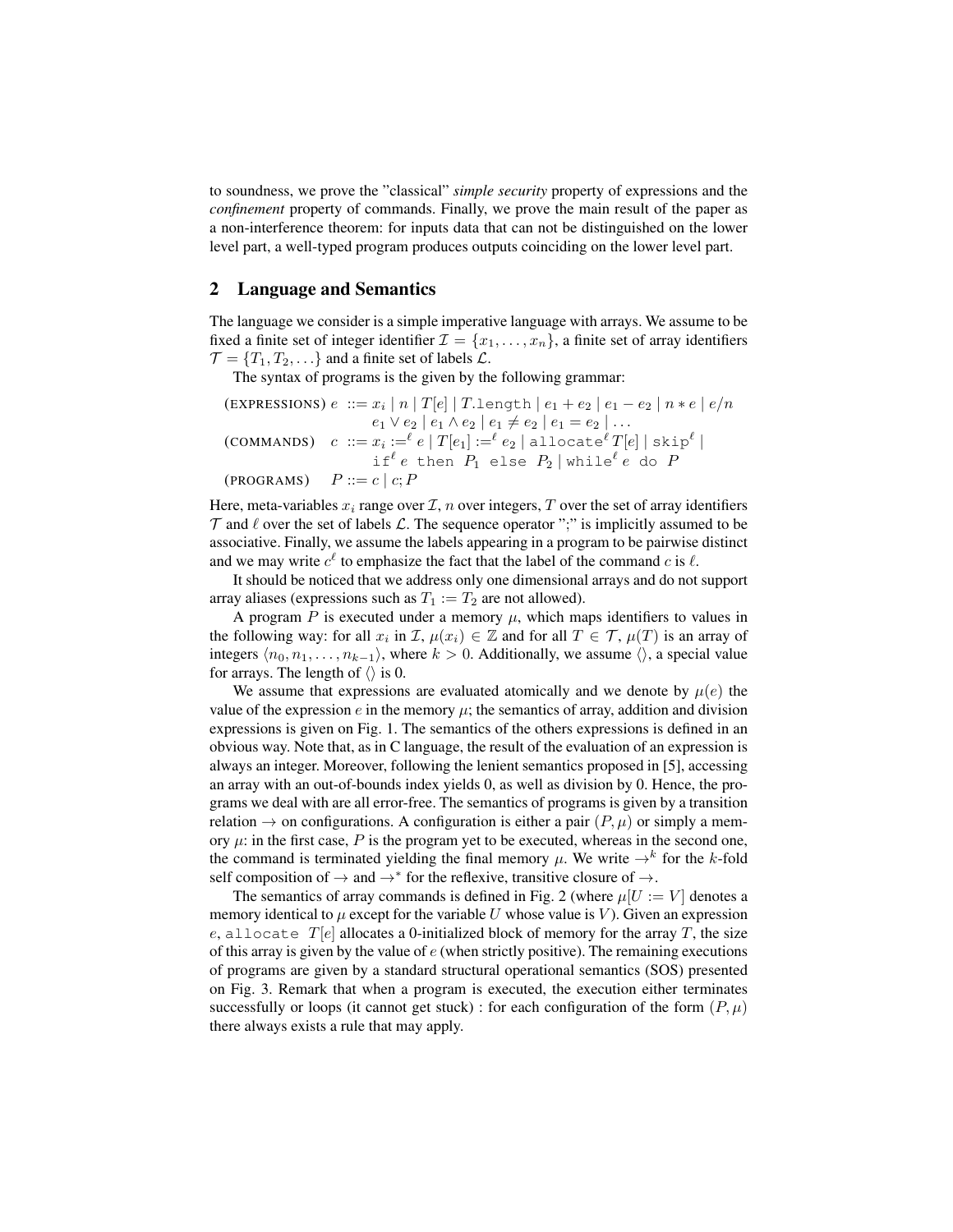$$
\begin{array}{|c|l|}\n\hline\n\text{(ARR-READ)} & \mu(T) = \langle n_0, n_1, \dots, n_{k-1} \rangle, \, \mu(e) = i, \, 0 \le i < k \\
& \mu(T[e]) = n_i \\
& \mu(T) = \langle n_0, n_1, \dots, n_{k-1} \rangle, \, \mu(e) \notin [0, k-1] \\
& \mu(T) = \langle n_0, n_1, \dots, n_{k-1} \rangle, \, \mu(T) = \langle n_0, n_1, \dots, n_{k-1} \rangle, \\
\hline\n\text{(GET-LGTH)} & \mu(T) = \langle n_0, n_1, \dots, n_{k-1} \rangle, \\
\hline\n\mu(T) = \langle n_0, n_1, \dots, n_{k-1} \rangle, \\
\hline\n\mu(T) = \langle n_0, n_1, \dots, n_{k-1} \rangle, \\
\hline\n\mu(T) = \langle n_0, n_1, \dots, n_{k-1} \rangle, \\
\hline\n\mu(T) = \langle n_0, n_1, \dots, n_{k-1} \rangle, \\
\hline\n\mu(T) = \langle n_0, n_1, \dots, n_{k-1} \rangle, \, \mu(T) = \langle n_0, n_1, \dots, n_{k-1} \rangle, \\
\hline\n\mu(T) = \langle n_0, n_1, \dots, n_{k-1} \rangle, \, \mu(T) = \langle n_0, n_1, \dots, n_{k-1} \rangle, \\
\hline\n\mu(T) = \langle n_0, n_1, \dots, n_{k-1} \rangle, \, \mu(T) = \langle n_0, n_1, \dots, n_{k-1} \rangle, \, \mu(T) = \langle n_0, n_1, \dots, n_{k-1} \rangle, \\
\hline\n\mu(T) = \langle n_0, n_1, \dots, n_{k-1} \rangle, \, \mu(T) = \langle n_0, n_1, \dots, n_{k-1} \rangle, \\
\hline\n\mu(T) = \langle n_0, n_1, \dots, n_{k-1} \rangle, \, \mu(T) = \langle n_0, n_1, \dots, n_{k-1} \rangle, \\
\hline\n\mu(T) = \langle n_0, n_1, \dots, n_{k-1} \rangle, \, \mu(T) = \langle n_0, n_1, \dots, n_{k-1} \rangle, \\
\hline\n\
$$

Fig. 1. Semantics of array, addition and division expressions

## 3 Over-approximation of the semantics

Our aim is to address security information for arrays in a non-uniform manner; this implies that slices/parts of the arrays have to considered on their own. As arrays are manipulated via indices stored in integer variables, we have to figure out what is the content of these variables during the execution of the program. Capturing the exact values taken by some variables during the execution of a program is, of course, an undecidable problem. Therefore, we require an approximation of the values of those variables. To do so, we associate with each command label  $\ell$  an approximation  $\alpha$  of the values of integer variables at this program point (just before the execution of the command labelled with  $\ell$ );  $\alpha$  is an approximation in the following sense: in any execution of the program reaching this program point, if the variable  $x_i$  has k for value, then  $\alpha$ states that  $k$  is an admissible value for  $x_i$  at that point.

Note that such approximations can be obtained in various ways : tools like FAST [3] or TReX [2] performing reachability analysis of systems augmented with (unbounded) integer variables can be used. Indeed, since we do not need to evaluate values in array cells but just integer values, our programs can be safely abstracted as counter automata. Another possibility is to use tools for inferring symbolic loop invariants such as in [10].

Hence, our aim is not to compute approximations, neither to propose various formalisms to represent them. We will mainly present the set of conditions such approximations must satisfy and prove that this set of conditions is sufficient.

To make our approach more concrete we chose Presburger formulas both to express the required conditions on the approximation as well as the approximation itself.

We recall that a Presburger formula  $\psi$  is given by the following syntax:

 $\psi := \exists x \psi \mid \forall x \psi \mid x = x_1 + x_2 \mid x = n \mid \psi \wedge \psi \mid \psi \vee \psi \mid \neg \psi \mid n * x \mid x/n \mid x \mod n$ 

 $x, x_1, x_2$  being integer variables and n an integer.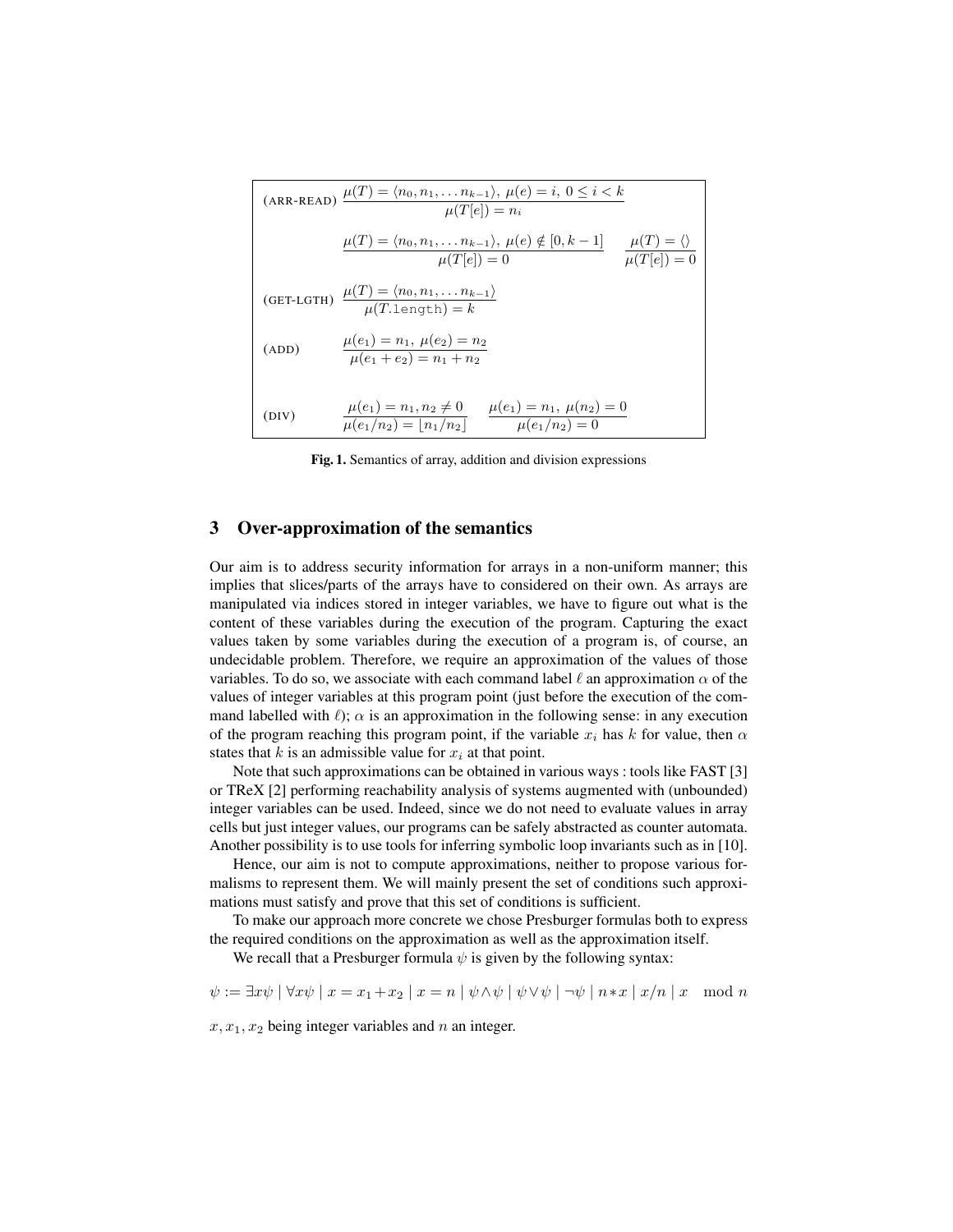$$
\mu(T) = \langle n_0, \dots, n_{k-1} \rangle, \ \mu(e_1) = i \in [0, k-1], \ \mu(e_2) = n
$$
\n
$$
\mu(T) = \langle n_0, \dots, n_{k-1} \rangle, \ \mu(T) := \langle n_0, \dots, n_{i-1}, n, n_{i+1}, \dots, n_{k-1} \rangle]
$$
\n
$$
\mu(T) = \langle n_0, \dots, n_{k-1} \rangle, \ \mu(e_1) \notin [0, k-1] \qquad \mu(T) = \langle \rangle
$$
\n
$$
\mu(T) = \langle n_0, \dots, n_{k-1} \rangle, \ \mu(e_1) \notin [0, k-1] \qquad \mu(T) = \langle \rangle
$$
\n
$$
\mu(e) > 0, \ \mu(T) = \langle \rangle
$$
\n
$$
\mu(e) > 0, \ \mu(T) = \langle 0, 0, \dots, 0 \rangle]
$$
\n
$$
\mu(e) \leq 0 \qquad \mu(T) \neq \langle \rangle
$$
\n
$$
\mu(e) \leq 0 \qquad \mu(T) \neq \langle \rangle
$$
\n
$$
\mu(T) \neq \langle \rangle
$$
\n
$$
\mu(T) \neq \langle \rangle
$$
\n
$$
\mu(e) \leq 0 \qquad \mu(T) \neq \langle \rangle
$$
\n
$$
\mu(T) \neq \langle \rangle
$$

Fig. 2. Semantics of array commands



Fig. 3. Part of the SOS for programs

We will use the following conventions. Given two Presburger formulas  $\psi(\bar{x})$  and  $\psi'(\bar{x})$ , we write  $\psi \subseteq \psi'$  if  $\models \forall \bar{x}, \neg \psi(\bar{x}) \vee \psi'(\bar{x})$ . Given a Presburger formula  $\psi(y, \bar{x})$ and an integer n, we write  $\psi(n, \bar{x})$  instead of  $\psi(y, \bar{x}) \wedge y = n$ .

For the approximation, we consider here programs labelled by Presburger formulas whose free variables are essentially  $x_1, \ldots, x_n$ , which corresponds to the integer variable identifiers <sup>1</sup>. A labelling is then a mapping  $\lambda$  associating with each label  $\ell \in \mathcal{L}$ , a Presburger formula  $\psi(\bar{x})$ .

Given a program P and a labelling  $\lambda$ , we define  $\lambda(P)$  to be the label of the first command of P, that is, recursively,  $\lambda(c^{\ell}) = \lambda(\ell)$  and  $\lambda(P_1; P_2) = \lambda(P_1)$ . Intuitively,  $\lambda(P) = \psi(\bar{x})$  means "enter in P with a memory  $\mu$  whose integer variables satisfy  $\psi(\bar{x})$ ", i.e.,  $[x_1 \mapsto \mu(x_1), \ldots, x_n \mapsto \mu(x_n)] \models \psi(\bar{x})$ .

<sup>&</sup>lt;sup>1</sup> In the rest of the paper, we will denote by  $\bar{x}$  the sequence of variables  $x_1, \ldots, x_n$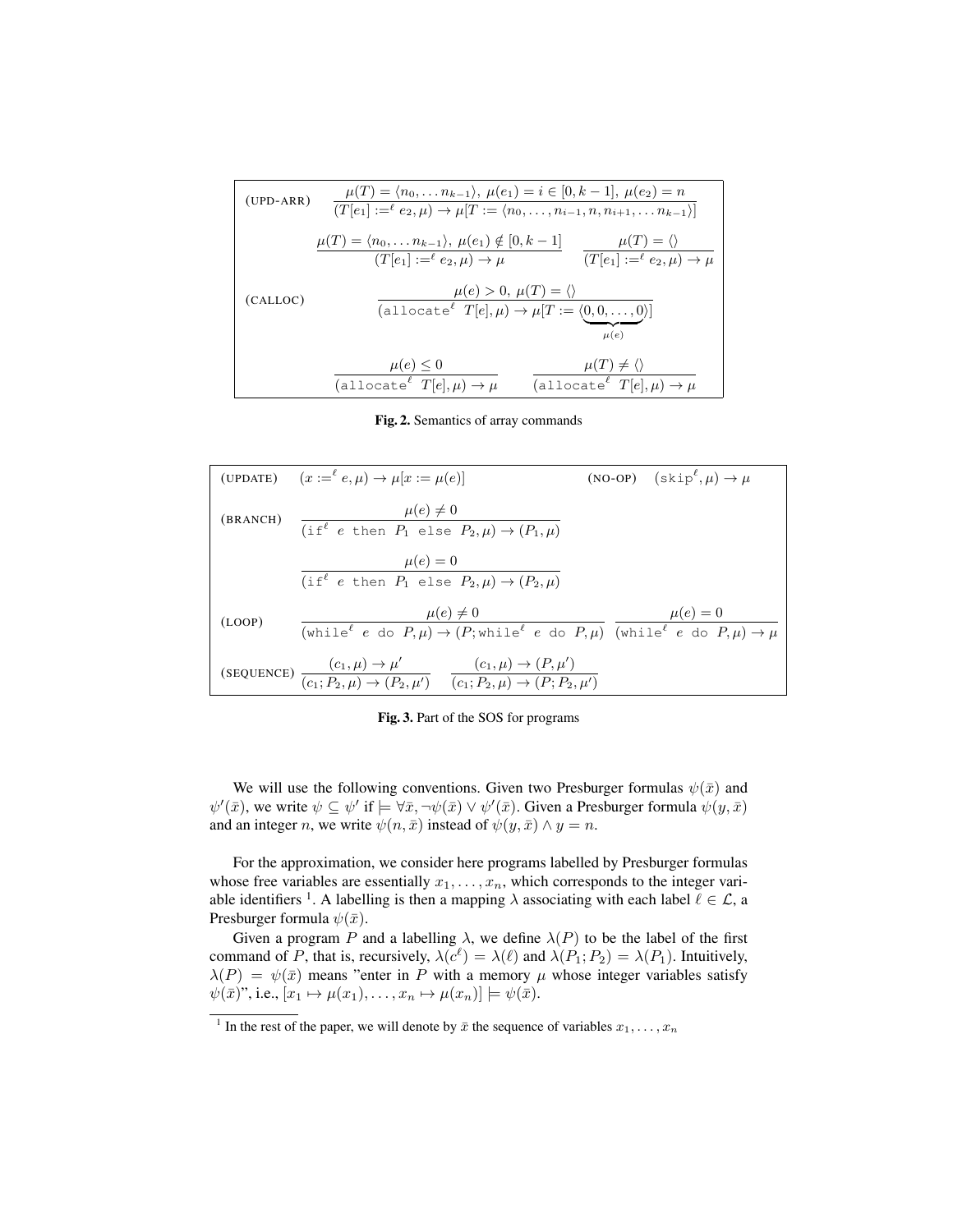We start by defining in Fig. 4 for every expression e, the formula  $V_e^{\psi}(y, \bar{x})$  giving the possible values of  $e$  when the integer variables of the memory satisfy a formula  $\psi$ .  $V_e^{\psi}(y, \bar{x})$  is then a formula fulfilling for all memories  $\mu$ :  $[y \mapsto n, \bar{x} \mapsto \mu(\bar{x})] \models$  $V_e^{\psi}(y, \bar{x})$  iff  $[\bar{x} \mapsto \mu(\bar{x})] \models \psi(\bar{x})$  and  $\mu(e) = n$ . Hence, for instance, for  $x_1 + x_2$  and

| $(O-INT)$      | $V_r^{\psi}(y, \bar{x}) \stackrel{def}{=} (y = n) \wedge \psi(\bar{x})$                                                                                         |
|----------------|-----------------------------------------------------------------------------------------------------------------------------------------------------------------|
| $(O-INT-VAR)$  | $V_{\tau}^{\psi}(y,\bar{x}) \stackrel{def}{=} (y=x_i) \wedge \psi(\bar{x})$                                                                                     |
| $(O-ARR-READ)$ | $V_{T[e]}^{\psi}(y,\bar{x}) \stackrel{def}{=} \psi(\bar{x})$                                                                                                    |
| $(O-GET-LGTH)$ | $V^{\psi}_{T \text{ length}}(y, \bar{x}) \stackrel{\text{def}}{=} \psi(\bar{x})$                                                                                |
| $(O-ADD)$      | $V_{e_1+e_2}^{\psi}(y,\bar{x}) \stackrel{def}{=} \exists y_1, \exists y_2, V_{e_1}^{\psi}(y_1,\bar{x}) \wedge V_{e_2}^{\psi}(y_2,\bar{x}) \wedge y = y_1 + y_2$ |
| $(O-DIV)$      | $V_{e/0}^{\psi}(y,\bar{x}) \stackrel{def}{=} V_0^{\psi}(y,\bar{x})$                                                                                             |
| if $n \neq 0$  | $V_{e/n}^{\psi}(y, \bar{x}) \stackrel{def}{=} [V_e^{\psi}(0, \bar{x}) \wedge y = 0] \vee [\exists y_1, V_e^{\psi}(y_1, \bar{x}) \wedge y = y_1/n]$              |

**Fig. 4.** Definition of  $V_e^{\psi}(y, \bar{x})$  for relevant expressions e

 $\psi = x_1 \leq 3 \wedge x_2 = 4$ , we have that  $V_{x_1+x_2}^{\psi}(y, x_1, x_2)$  is the formula  $x_1 \leq 3 \wedge x_2 = 1$  $4 \wedge y = x_1 + x_2$ . Note also that for an expression  $T[e]$ , the resulting formula  $V_{T[}^{\psi}$  $T_{[e]}^{\psi}(y,\bar{x})$ imposes no constraints on y and thus, gives no information on the possible value of such an expression (there is no analysis of array contents). Similarly, let us point out, because of the programming language we have chosen, that the formulas  $V_e^{\psi}(\bar{x})$  are always Presburger formulas. It may not be the case if expressions such as  $e_1 * e_2$  were allowed: however, as we simply require an approximative computation, we could have defined  $V_{e_1*e_2}^{\psi}(y,\bar{x})$  as  $\psi(\bar{x})$ , leading to coarse but correct approximation.

**Definition 1.** Let  $\mu$  be a memory and  $\psi(\bar{x})$  be a Presburger formula. We say that  $\psi(\bar{x})$  *is an over-approximation of*  $\mu$  *(denoted*  $\psi(\bar{x}) \ge \mu$ *) if*  $[x_1 \mapsto \mu(x_1), \ldots, x_n \mapsto$  $\mu(x_n)$   $\models \psi(x_1,\ldots,x_n)$ .

**Lemma 1.** Let  $\mu$  be a memory and  $\psi(\bar{x})$  be a Presburger formula. If  $\psi(\bar{x}) \geq \mu$  then  $V_e^{\psi}(\mu(e), \bar{x}) \ge \mu$  (that is,  $\models V_e^{\psi}(\mu(e), \mu(x_1), \dots, \mu(x_n))$ ).

Given a program P, a labelling  $\lambda$ , and a Presburger formula  $\psi(\bar{x})$ , we write  $P \vdash_{\lambda} \psi$  to say that if we execute P under a memory  $\mu$  satisfying  $\lambda(P)$ , then we get a new memory satisfying  $\psi$ . Formally,

**Definition 2.** A program P is well labelled by  $\lambda$  if there exists a Presburger formula  $\psi(\bar{x})$  *such that*  $P \vdash_{\lambda} \psi$ *, where*  $\vdash_{\lambda}$  *is the relation defined inductively in Fig. 5 according to the possible shape of* P*.*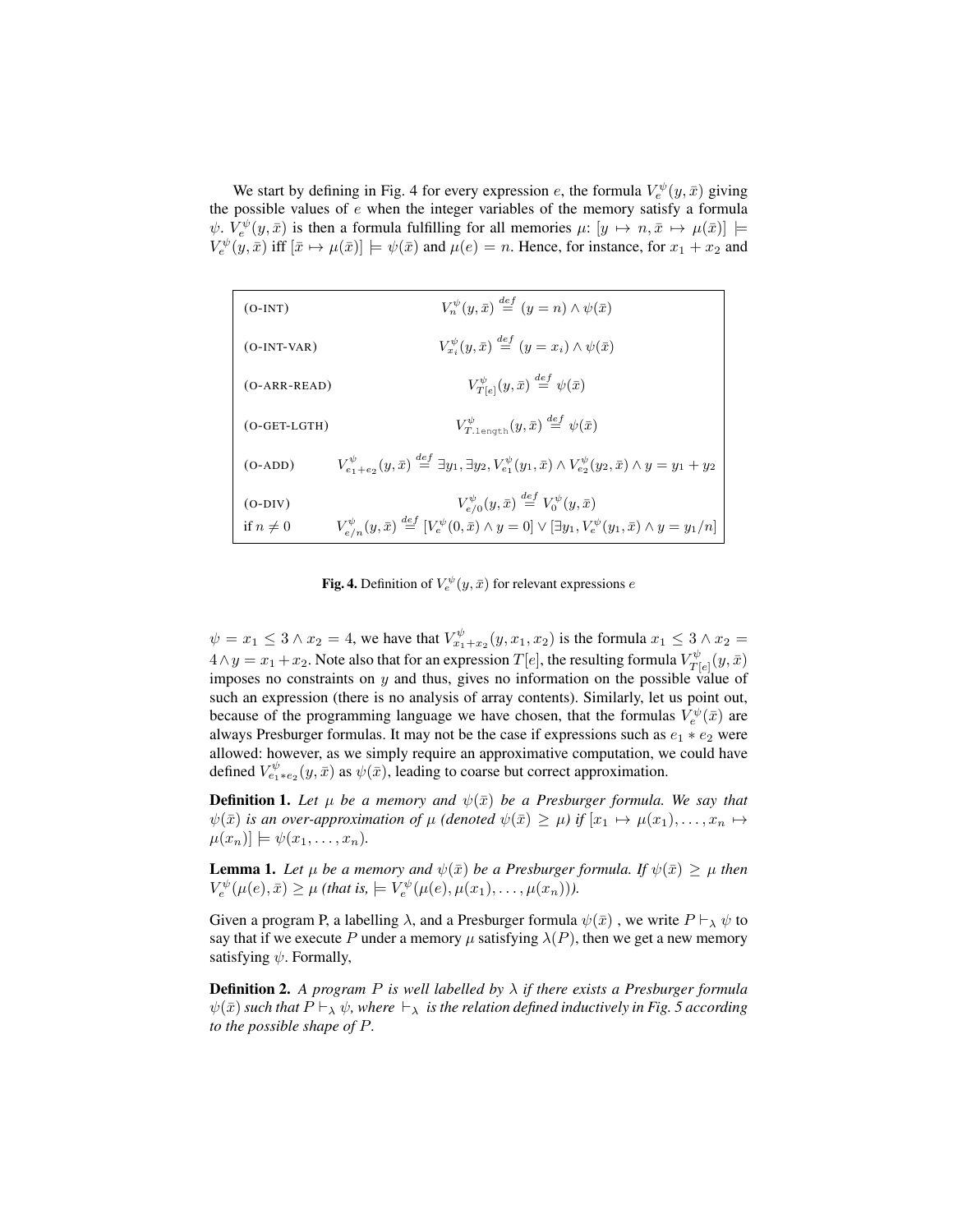(0-UP-ARR) 
$$
\frac{\lambda(\ell) \subseteq \psi}{x[e_1] := \ell e_2 \vdash \lambda \psi}
$$
 (0-CALLOC)  $\frac{\lambda(\ell) \subseteq \psi}{a \text{llocate}^{\ell} x[e] \vdash \lambda \psi}$   
\n(0-UPDATE)  $\frac{(\exists y, [\exists x_i, V_e^{\lambda(\ell)}(y, x_1, \ldots, x_{i-1}, x_i, x_{i+1}, \ldots, x_n,)] \wedge x_i = y) \subseteq \psi}{x_i := \ell e \vdash \lambda \psi}$   
\n(0-NO-OP)  $\frac{\lambda(\ell) \subseteq \psi}{\text{skip}^{\ell} \vdash \lambda \psi}$   
\n(0-BRARCH)  $V_e^{\lambda(\ell)}(0, \bar{x}) \subseteq \lambda(P_2), \exists y \neq 0. V_e^{\lambda(\ell)}(y, \bar{x}) \subseteq \lambda(P_1)$   
\n $\frac{P_2 \vdash \lambda \psi_2, P_1 \vdash \lambda \psi_1, \psi_2 \vee \psi_1 \subseteq \psi}{\text{if}^{\ell} e \text{ then } P_1 \text{ else } P_2 \vdash \lambda \psi}$   
\n(0-LOOP)  $\frac{\exists y \neq 0. V_e^{\lambda(\ell)}(y, \bar{x}) \subseteq \lambda(P), P \vdash \lambda \lambda(\ell), V_e^{\lambda(\ell)}(0, \bar{x}) \subseteq \psi}{\text{while}^{\ell} e \text{ do } P \vdash \lambda \psi}$   
\n(0-SEQ)  $\frac{P_1 \vdash \lambda \lambda(P_2), P_2 \vdash \lambda \psi}{P_1; P_2 \vdash \lambda \psi}$ 

**Fig. 5.** Definition of  $P \vdash_{\lambda} \psi$ 

Let us point out that from rule (O-LOOP), the label  $\lambda(P)$  in a command while  $^{\ell}$  e do  $P$ has to be an invariant for this loop.

We give an example for the rule (O-UPDATE): if  $x_1 :=^{\ell} x_1 + x_2$  and  $\lambda(\ell) = x_1 \leq$  $3 \wedge x_2 = 4$ , we have that  $V_{x_1+x_2}^{\psi}(y, x_1, x_2)$  is  $x_1 \leq 3 \wedge x_2 = 4 \wedge y = x_1 + x_2$  and then  $\exists y[\exists x_1, V_{x_1+x_2}^{\psi}(y, x_1, x_2)] \wedge x_1 = y$  is equivalent to  $\exists y, \exists x_1', x_1' \leq 3 \wedge x_2 = 4 \wedge y = 0$  $x'_1 + x_2 \wedge x_1 = y$  i.e. to  $x_2 = 4 \wedge x_1 \le 7$ . Then  $x_i := \ell \cdot e \vdash_{\lambda} \psi$  for all  $\psi$  such that  $(x_2 = 4 \wedge x_1 \leq 7) \subseteq \psi$ .

Remark that for each line of a program, checking the label costs the test of the validity of a Presburger formula with at most  $2 + k$  quantifier alternations, where k is the number of quantifier alternations of the label formula.

**Lemma 2.** If  $P \vdash_{\lambda} \psi$  and  $(P, \mu) \rightarrow (P', \mu')$  then there exists  $\psi'$  s.t.  $P' \vdash_{\lambda} \psi'$  and  $\psi' \subseteq$ ψ*.*

**Proposition 1.** If P is well-labelled by  $\lambda$ ,  $(P, \mu) \rightarrow^* (P', \mu')$  and  $\lambda(P) \geq \mu$ , then  $\lambda(P') \geq \mu'.$ 

# 4 A Type System for Information Flow in Arrays

In this section, we present the type system we devise to guarantee the absence of illicit information flows in programs manipulating arrays. We exemplify our approach giving the type of some programs.

The goal of this type system is to guarantee that the execution of the program does not disclose confidential information that is, the contents of public variables do not depend on the contents of private ones through explicit and implicit flows.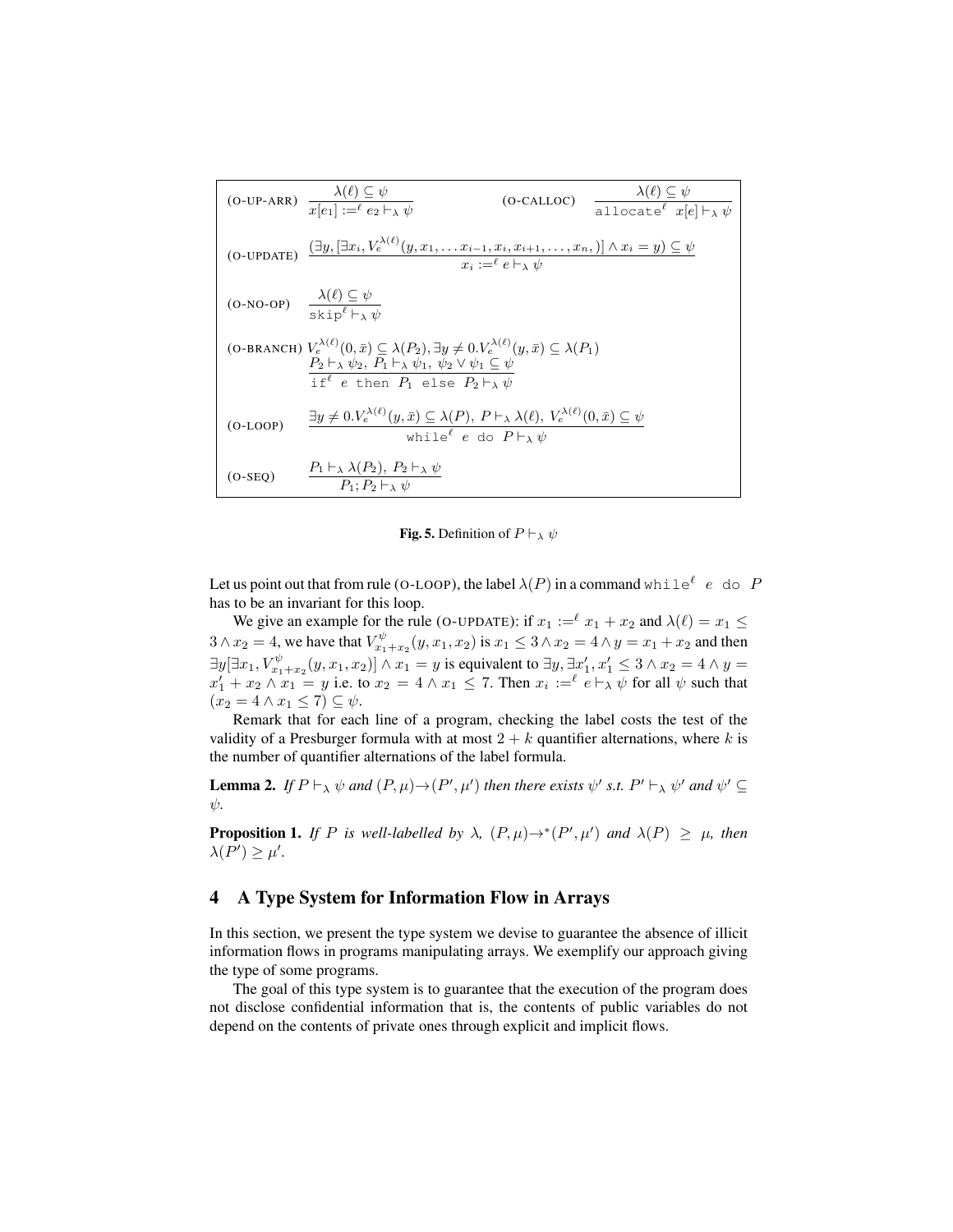#### 4.1 The type system

Our type system relies on a labelling of the program with approximation of the values taken by integer variables. This labelling is just supposed to be a well-labelling in the sens of Definition 2.

Types for arrays are couples  $(\phi_H, \tau)$ , where  $\phi_H$  is a Presburger formula, meaning that for all  $n \geq 0$ ,  $\phi_H(n)$  holds iff the cell of index n in the array has type H (otherwise it has type  $L$ ) and that the length of the array has type  $\tau$ .

Here are the types used by our type system:

$$
\begin{array}{ll}\n\text{(data types)} & \tau ::= L \mid H \\
\text{(phrase types)} \rho ::= \tau \mid \tau \text{ var} \mid \tau \text{ cmd} \mid (\phi_H, \tau)\n\end{array}
$$

Intuitively,  $\tau$  is the security level for integer expressions,  $\tau$  var is the one of integer variables and  $(\phi_H, \tau)$  is the security level for the cells and the length of arrays. For commands and programs,  $\tau$  cmd stands for a program that can safely write in storage (variables, array cells) of level higher than  $\tau$ .

Moreover, we adopt the following constraint of types : in any array type  $(\phi_H, \tau)$ , we require that if  $\tau = H$  then  $\phi_H$  is the formula *True* (Array type constraint). Indeed, due to the lenient semantics of arrays, reading the content of  $T[3]$  after the execution of allocate  $T[h]$ ;  $T[3] := 2$ ; leaks information about h (if  $T[3]$  is zero then h is smaller than 3).

Our type system allows to prove judgments of the form  $\Gamma$ ,  $\psi \models e : \tau$  for expressions and of the form  $\Gamma \vDash_{\lambda} P : \tau \text{ and for programs as well of subtyping judgments of the$ form  $\rho_1 \subseteq \rho_2$ . Here  $\Gamma$  denotes an environment, that is an identifier typing, mapping each integer identifier in  $\mathcal I$  to a phrase type of the form  $\tau$  var and each array identifier in T to a phrase type of the form  $(\phi_H, \tau)$ ,  $\psi$  is a Presburger formula, e is an expression, P is a program and  $\lambda$  is a labelling.

The subtyping rules are on Figure 6: informally, a low level expression can always be used in the high level situation (hence, constants can be assigned to high level variables) whereas high level commands can always be used in a low level context (if only private variables are affected then only variables greater than  $L$  have been affected).

| (BASE)                       | $L \subset H$ | (CMD <sup>-</sup> ) $\frac{\tau' \subseteq \tau}{\tau \, cmd \subseteq \tau' \, cmd}$                                                                                                                               |
|------------------------------|---------------|---------------------------------------------------------------------------------------------------------------------------------------------------------------------------------------------------------------------|
| (REFLEX) $\rho \subset \rho$ |               | (TRANS) $\frac{\rho_1 \subseteq \rho_2, \ \rho_2 \subseteq \rho_3}{\rho_1 \subseteq \rho_3}$                                                                                                                        |
|                              |               | (SUBSUMP) $\frac{\Gamma, \psi \vDash e : \tau_1, \tau_1 \subseteq \tau_2}{\Gamma, \psi \vDash e : \tau_2}$ $\frac{\Gamma \vDash_{\lambda} P : \rho_1, \rho_1 \subseteq \rho_2}{\Gamma \vDash_{\lambda} P : \rho_2}$ |

Fig. 6. Subtyping rules

The most relevant typing rules for expressions can be found in Fig. 7. Typing rules (INT), (R-VAL) and (QUOTIENT) are borrowed from the Volpano-Smith type system: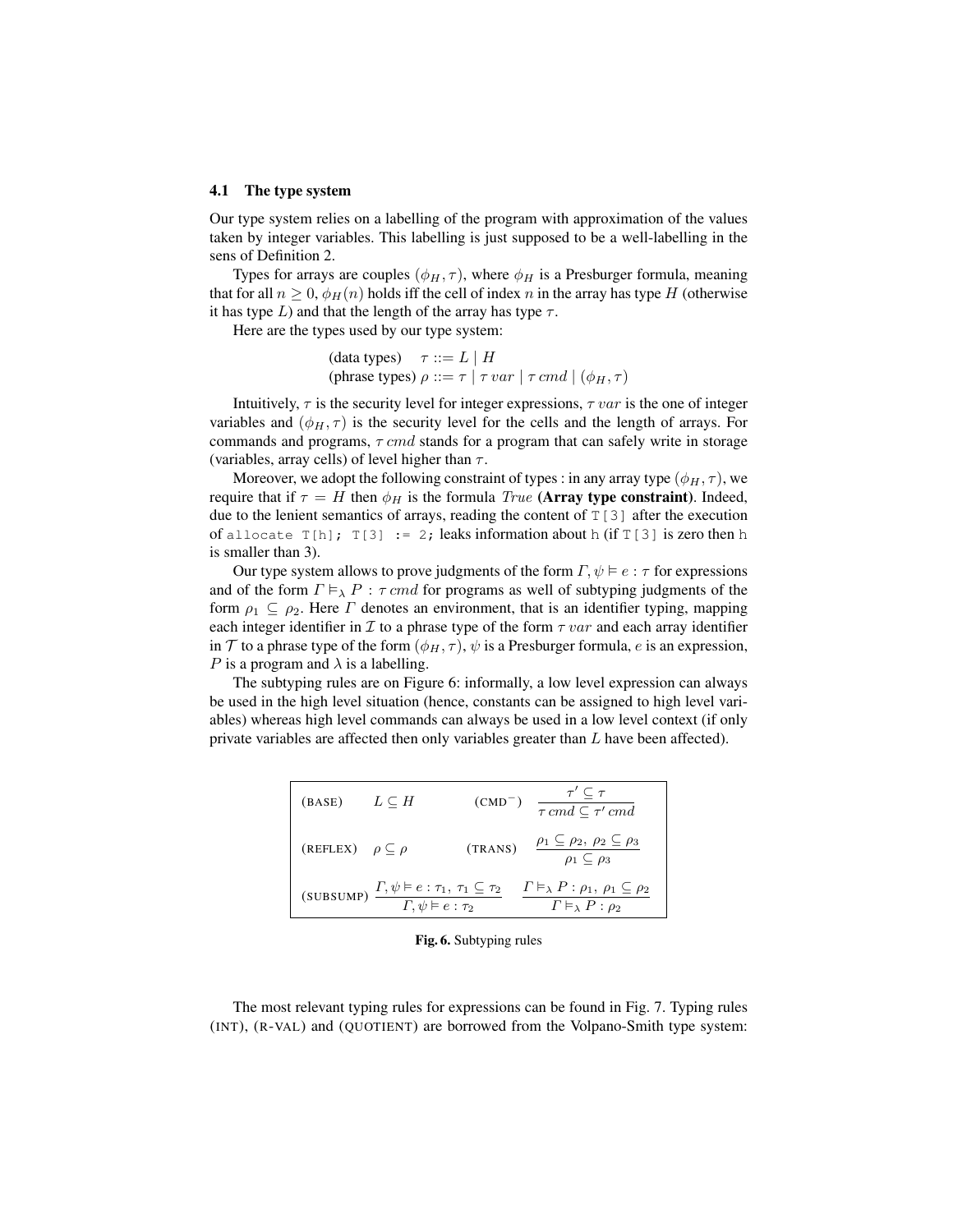| $(TNT)$ $\Gamma, \psi \models n : L$                                                     | $(R\text{-VAL})$ $\frac{\Gamma(x_i) = \tau \, var}{\Gamma, \psi \models x_i : \tau}$                                                                                             |
|------------------------------------------------------------------------------------------|----------------------------------------------------------------------------------------------------------------------------------------------------------------------------------|
| (SUBSCR) $\frac{\Gamma, \psi \vDash e : \tau}{\Gamma, \psi \vDash T[e] : H}$             |                                                                                                                                                                                  |
|                                                                                          | $\Gamma(T) = (\phi_H, L), \Gamma, \psi \models e : L, \models \forall y, [(\exists \bar{x}, V_e^{\psi}(y, \bar{x})) \implies \neg \phi_H(y)]$<br>$\Gamma, \psi \models T[e] : L$ |
| (LENGTH) $\frac{\Gamma(T) = (\phi_H, \tau)}{\Gamma, \psi \models T.\text{length}: \tau}$ | (QUOTIENT) $(\Gamma, \psi) \models e_1 : \tau, \Gamma, \psi \models n : \tau$<br>$\Gamma, \psi \models e_1/n : \tau$                                                             |

Fig. 7. Typing rules for expressions

the rule (INT) states that constants are from level  $L$  (and also, from level  $H$  thanks to subtyping). For variables, as usual, the environment  $\Gamma$  fixes the type of identifier. Finally, for arithmetical operations such as (QUOTIENT), the type of the parameters and of the result have to be the same. The rule (LENGTH) is simply the direct translation of the meaning of types for arrays in the spirit of (R-VAL).

The first rule for (SUBSCR) states that any cell of arrays can be typed as  $H$ . The second rule for (SUBSCR) states that the content of an array cell is L only if the expression used to address this cell is  $L$  and the possible values for this expression according to the approximation given by  $\lambda$  are set to be not H by the formula  $\phi_H$  of the array type. Note that due to the "array type constraint", the fact that some cells being not of high level H implies that the length of the array is not high (and thus, low).

Typing rules for programs are described in Fig. 8. The types deduced for the commands control mainly the security level of the context in which they are executed; it aims to treat implicit control flows. The typing rules (ASSIGN), (SKIP),(IF), (WHILE), (COMPOSE) are borrowed from the Volpano-Smith type system: the last three simply force the components of a composed program to have the same type. The rule (ASSIGN) states that the assigned value and the variable must be of the same type. This prevents illicit direct flow of information. Finally, because of the rule (SKIP), the command skip is used in a high security context (but it can also be used in a low security context thanks to subtyping).

Let us point out that for array cells, just as scalar variables, we distinguish between the security level associated with a cell from the security level of the content of this cell.

The typing rule for (ALLOCATE) states that the type of an expression used in the declaration of an array must coincide with the type of the size of this array. Finally, for (ASSIGN-ARR), the rules aim to guarantee that, as for scalar variables, high level values can not be assigned to low level array cells (to address explicit flows); moreover, a command modifying a low level cell has to be a low level command (to address implicit flows).

In our typing approach, information on the security level for variables is fixed for the whole program; hence, the type of arrays are not modified during the execution according to updates.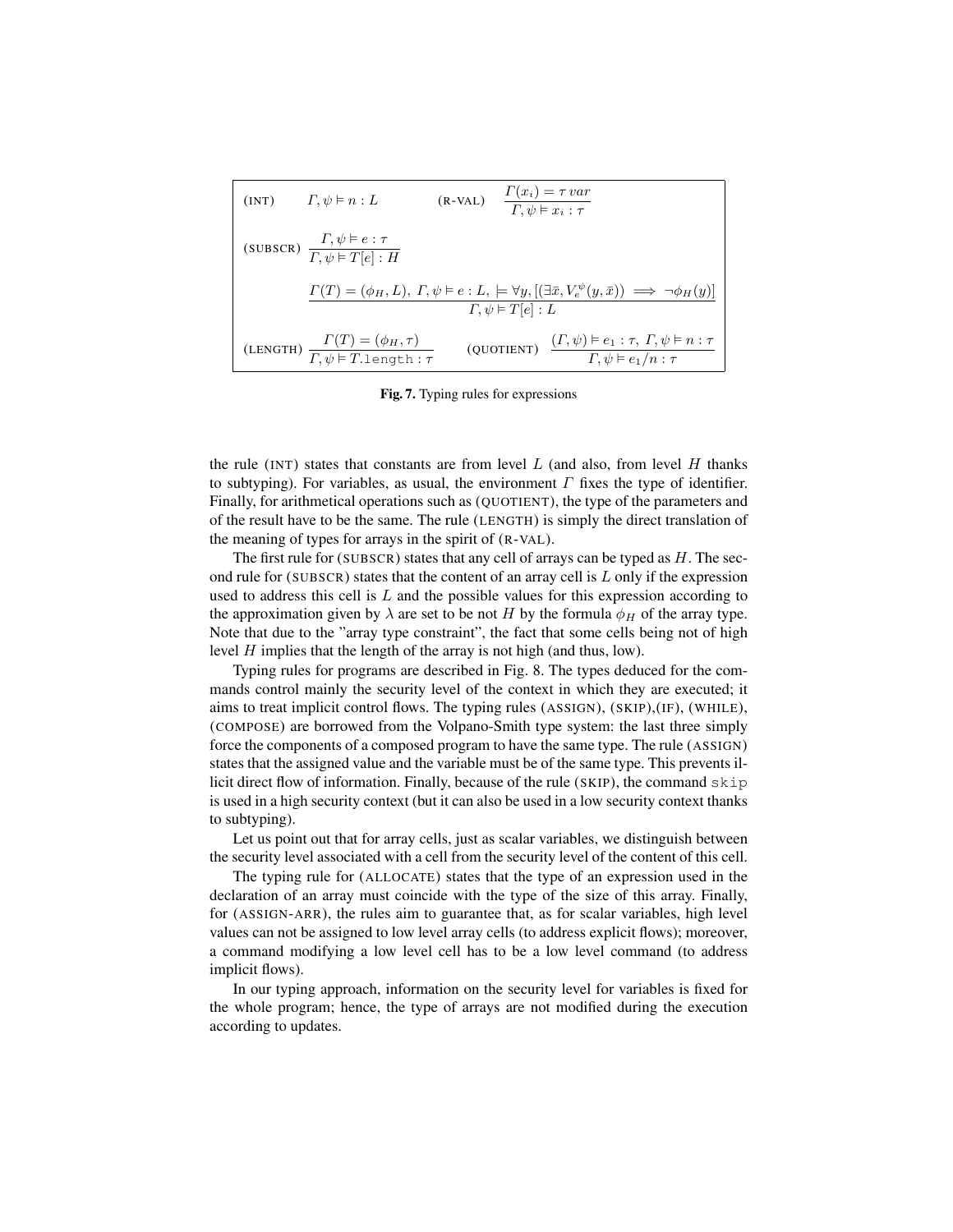| (ASSIGN)       | $\Gamma(x) = \tau \, var, \, \Gamma, \lambda(\ell) \vDash e : \tau$<br>(SKIP) $\Gamma \vDash_{\lambda} (\text{skip}^{\ell}) : H \, \text{cmd}$<br>$\Gamma \vDash_{\lambda} (x :=^{\ell} e) : \tau \, \text{cmd}$                                                        |
|----------------|-------------------------------------------------------------------------------------------------------------------------------------------------------------------------------------------------------------------------------------------------------------------------|
| $(ASSIGN-ARR)$ | $\Gamma, \lambda(\ell) \vDash e_1: L, \Gamma, \lambda(\ell) \vDash e_2: \tau, \Gamma(T) = (\phi_H, L),$<br>$\models \forall y, \; [(\exists \bar{x}, V_{e_1}^{\lambda(\ell)}(y,\bar{x}) \implies \phi_H(y)]$<br>$\Gamma \models_{\lambda} (T[e_1]:=^{\ell}e_2): H\,cm]$ |
|                | $\Gamma, \lambda(\ell) \vDash e_1 : H, \Gamma, \lambda(\ell) \vDash e_2 : \tau, \Gamma(T) = (\phi_H, H)$<br>$\Gamma \vDash_{\lambda} (T[e_1] := e_2) : H \, cmd$                                                                                                        |
|                | $\Gamma, \lambda(\ell) \vDash e_1: L, \Gamma, \lambda(\ell) \vDash e_2: L, \Gamma(T) = (\phi_H, L)$<br>$\Gamma \models_{\lambda} (T[e_1]:=^{\ell}e_2): Lcmd$                                                                                                            |
| (ALLOCATE)     | $\Gamma(T) = (\phi_H, \tau), \Gamma, \lambda(\ell) \models e : \tau$<br>$\Gamma \vDash_{\lambda}$ (allocate <sup><math>\ell</math></sup> $T[e]$ ): $\tau$ cmd                                                                                                           |
| (IF)           | $\Gamma, \lambda(\ell) \models e : \tau, \Gamma \models_{\lambda} P_1 : \tau \text{ cmd}, \Gamma \models_{\lambda} P_2 : \tau \text{ cmd}$<br>$\Gamma \vDash_{\lambda} (\text{if}^{\ell} e \text{ then } P_1 \text{ else } P_2) : \tau \text{ and }$                    |
| (WHILE)        | $\Gamma, \lambda(\ell) \vDash e : \tau, \Gamma \vDash_{\lambda} P : \tau \text{ cmd}$<br>$\Gamma \vDash_{\lambda}$ (while $e$ do $P$ ): $\tau$ cmd                                                                                                                      |
| (COMPOSE)      | $\Gamma \vDash_{\lambda} c^{\ell} : \tau \text{ cmd}, \Gamma \vDash_{\lambda} P : \tau \text{ cmd}$<br>$\overline{\Gamma \vDash_{\lambda} (c^{\ell}:P) : \tau}$ cmd                                                                                                     |

Fig. 8. Typing rules for programs

Remark that for checking a given typing, at each line of the program, we have to test the validity of a Presburger formula with at most  $2 + max(k + l)$  quantifier alternations, where  $k$  is the number of quantifier alternations of the label formula, and  $l$  is the number of quantifier alternations of the formula typing the array occurring in the program line.

In fact, if we infer a typing for the program, we get array formulas containing at most  $1+m$  quantifier alternations, where m is the maximum of the number of quantifier alternations of formulas labelling the program.

## 4.2 Example

To illustrate our approach, let us give now examples obtained with a prototype that we have developed which, from a program  $P$ , a labelling  $\lambda$  and some initial typing, determines if  $P$  is well-labelled and when possible types the program  $P$  respecting the initial typing by giving the minimal type. The first example shows how an array allocation can force the type of an array to be  $H$ :

| [true]       | $x1:=T1$ . length; |
|--------------|--------------------|
| [true]       | $x2:=T2.1$ ength;  |
| [true]       | $x3:=x1+x2$ :      |
| $[x3=x1+x2]$ | allocate(T0[x3]);  |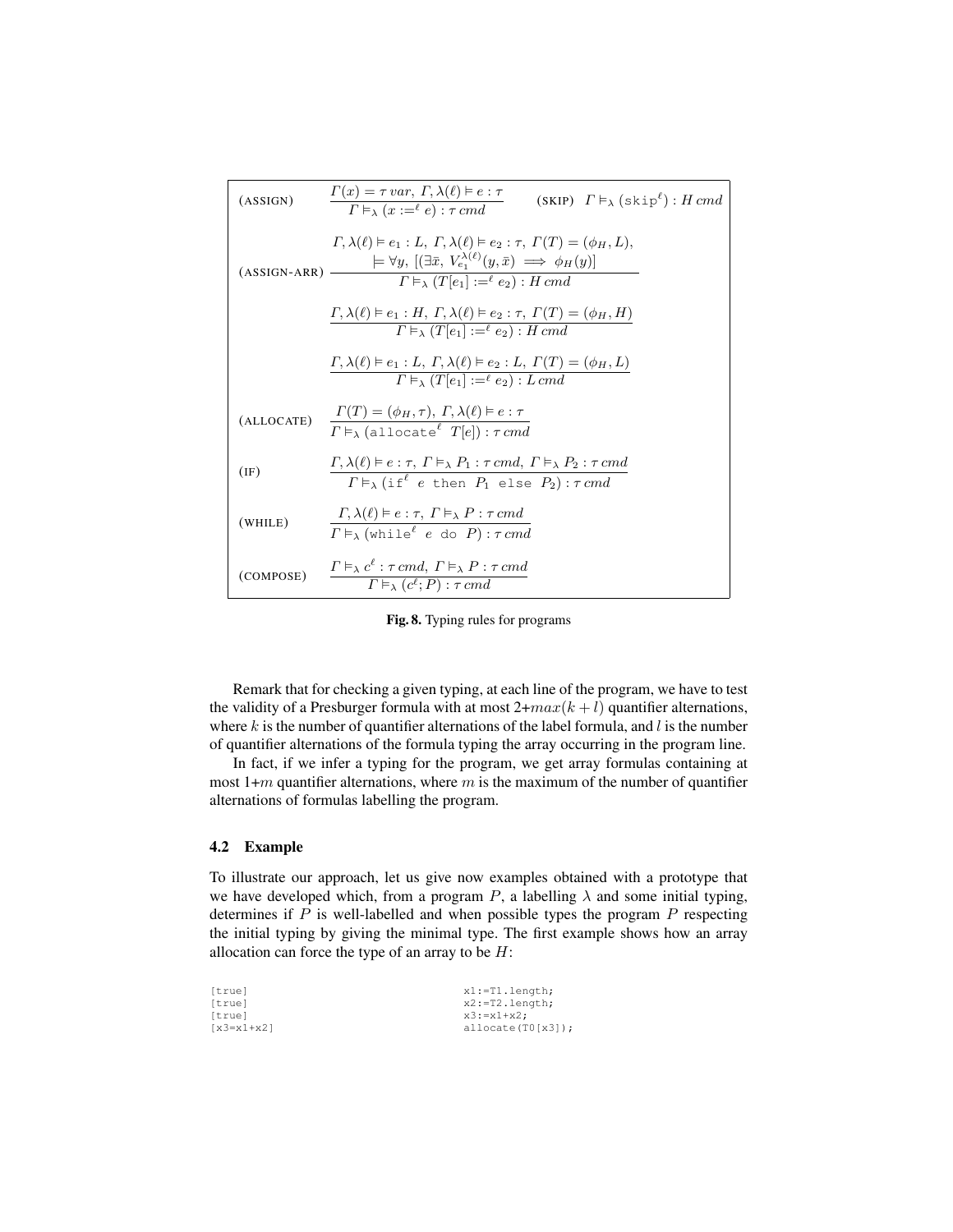$[x3=x1+x2]$ <br> $[x3=x1+x2$  and  $x4=0$ ]<br> $[x5:=0;$ <br> $x5:=0;$  $[x3=x1+x2 \text{ and } x4=0]$  $[x3=x1+x2$  and  $0<=x4<=x3+1$  and  $x4=2x0$ ] while  $(x4 < x3)$  do  $[x3=x1+x2$  and  $0<-x4 and  $x4=2x0$ <br>  $[x3=x1+x2$  and  $0<-x4 and  $x4=2x0$ <br>
T0 $[x4+1]:=T2[x0]$ ;$$  $[x3=x1+x2 \text{ and } 0<=x4 TO  $[x4+1]$ :<br>Tx3=x1+x2 and  $0<=x4]  $x4:=x4+2$ ;$$  $[x3=x1+x2$  and  $0 \le x4 \le x3$  and  $x4=2x0$ ]  $[x3=x1+x2$  and  $2 \le x4 \le x3+1$  and  $x4=2x0+2$ ]  $x0:=x0+1$ ;

If we impose the constaint  $T2$ : (True, H), we get in a time less than one second:

T0: (True,High),T1: (False, Low),T2: (True, High) x0: High, x1: Low, x2: High, x3:High, x4:High.

Indeed, line 2 and rule (ALLOCATE) imply x2:High, then line 3 and rule (ASSIGN) imply  $x3:$  High and then line 4 and rule (ALLOCATE) imply  $T0:$  (True, High). If T0 is allocated with a size typed by  $Low$ , then all the even indexes of T0 can have the type Low, as shown in the following example:

```
[ True ] allocate(T0[x1]);
\begin{array}{ccc} \text{[ True]} & & \text{x2} := 0; \\ \text{[ x2=0 ]} & & \text{x0} := 0; \end{array}x0 := 0;<br>while (x2 < x1) do
[0 \le x^2 \le 1+x^2 \text{ and } x^2=2x^0][0 \le x2 \le x1 \text{ and } x2=2x0]<br>[0 \le x2 \le x1 \text{ and } x2=2x0]T0 [ x2 ] := T1 [ x0 ];<br>
T0 [ x2 + 1 ] := T2 [ x0 ];<br>
x2 := x2 + 2;[ 0 \le x^2 \le x^1 \text{ and } x^2 = 2x^0][ 2 <= x2<=1+x1 \text{ and } x2=2+2x0 ] \hspace{2.5cm} x0 := x0 + 1;
```
If we impose the constaint  $T1$ : (True, H), our prototype returns:

```
T0: (EX X2, x0. (y=x2 and x2=2x0), Low, T1: (True, High), T2: (False, Low)x0: Low, x1: Low, x2: Low.
```
Remark that since all labels are quantifier free, the formula obtained for the type of T0 is existential.

# 5 Properties of the Type system

We prove that our type system guarantees noninterference for well labelled programs. The proofs of some lemmas below are complicated somewhat by subtyping. We therefore assume, without loss of generality, that all typing derivations end with a single (perhaps trivial) use of the rule (SUBSUMP).

**Lemma 3** (Subject Reduction). *If*  $\Gamma \vDash_{\lambda} P : \tau$  *cmd and*  $(P, \mu) \rightarrow (P', \mu')$  *then*  $\Gamma \vDash_{\lambda} P' :$ τ cmd*.*

*Proof.* By induction on the structure of P. There are just three kinds of programs that can take more than one step to terminate:

1. Case if  $e$  then  $P_1$  else  $P_2$ . By our assumption, the typing derivation for P must end with a use of the rule (IF) followed by a use of (SUBSUMP):

$$
\frac{(\Gamma,\lambda(\ell))\models e:\tau',\ \Gamma \models_{\lambda} P_1:\tau' \ cmd,\ \Gamma \models_{\lambda} P_2:\tau' \ cmd}{\Gamma \models_{\lambda} \text{if}^{\ell} \ e \ \text{then} \ P_1 \ \text{else} \ P_2:\tau' \ cmd,\ \tau' \ cmd \subseteq \tau cmd}
$$
\n
$$
\Gamma \models_{\lambda} \text{if}^{\ell} \ e \ \text{then} \ P_1 \ \text{else} \ P_2:\tau \ cmd
$$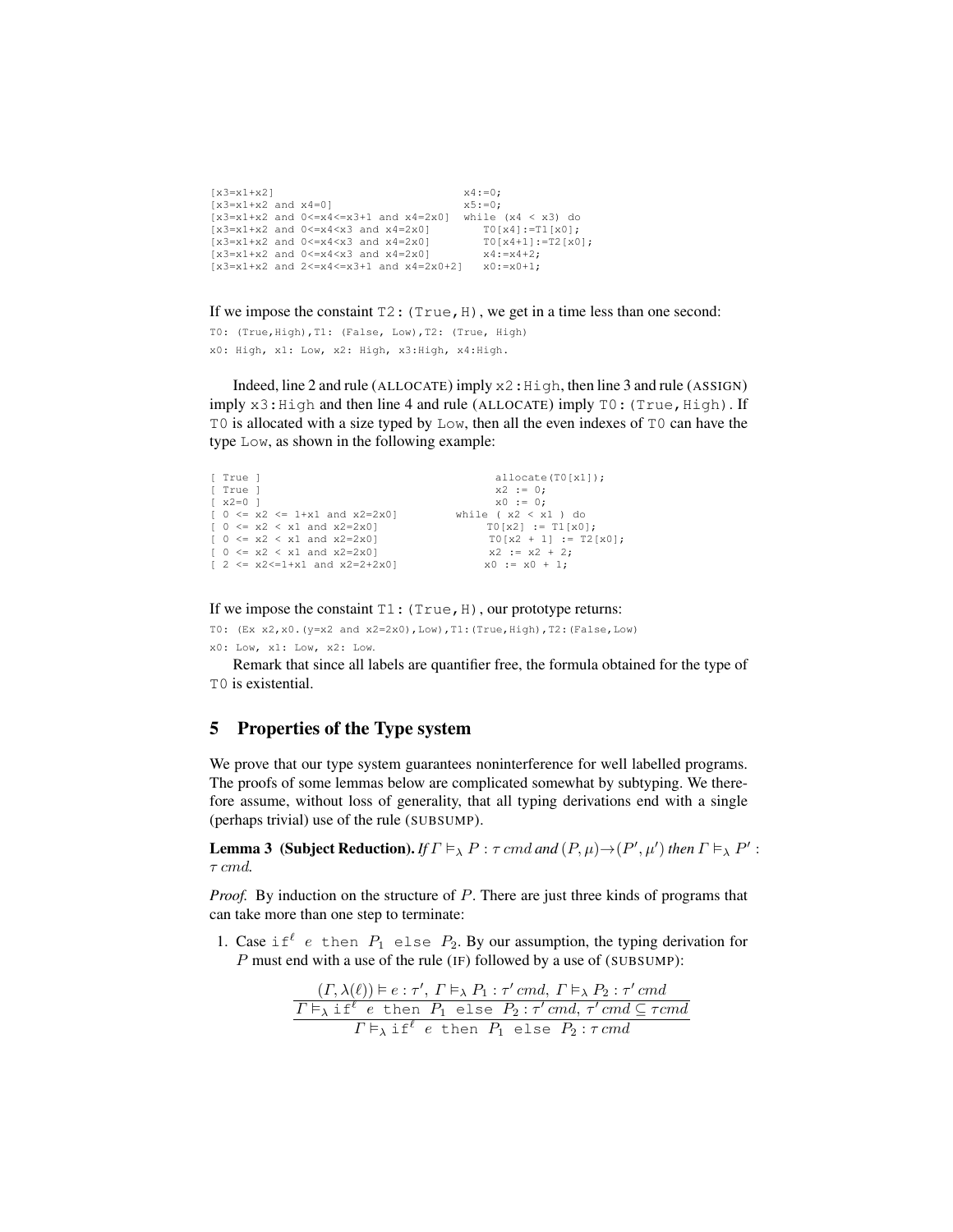Hence, by the rule (CMD<sup>-</sup>), we must have  $\tau \subseteq \tau'$ . So by (SUBSUMP) we have  $\Gamma \vDash_{\lambda} P_1 : \tau \text{ cm} d$  and  $\Gamma \vDash_{\lambda} P_2 : \tau \text{ cm} d$ . By the rule (BRANCH), P' can be either  $P_1$  or  $P_2$ , therefore, we have  $\Gamma \vDash_{\lambda} P' : \tau$  cmd.

- 2. Case while  $^{\ell}$  e do  $P_1$ . By an argument similar to the one used in the previous case, we have  $\Gamma \vDash_{\lambda} P_1 : \tau \text{ cmd. By the rule (LOOP), } P'$  is  $P_1$ , hence  $\Gamma \vDash_{\lambda} P'$ :  $\tau$  cmd by rule (COMPOSE).
- 3. Case  $P = c_1^{\ell}; P_2$ . As above, we get  $\Gamma \vDash_{\lambda} c_1^{\ell} : \tau \text{ cm}d$  and  $\Gamma \vDash_{\lambda} P_2 : \tau \text{ cm}d$ . By the rule (SEQUENCE) P' is either  $P_2$  (if  $c_1$  terminates in one step) or else  $P_1$ ; P, where  $(c_1^{\ell}, \mu) \rightarrow (P_1, \mu')$ . For the first case, we have then  $\Gamma \vDash_{\lambda} P_2 : \tau \text{ cmd}$ . For the second case, we have  $\Gamma \vDash_{\lambda} P_1 : \tau \text{ and by induction; hence } \Gamma \vDash_{\lambda} P_1; P_2 : \tau \text{ and}$ by rule the (COMPOSE).

We also need an obvious lemma about the execution of a sequential composition.

**Lemma 4.** If  $((c^{\ell}; P), \mu) \rightarrow^j \mu'$  then there exist k and  $\mu''$  such that  $0 < k < j$ ,  $(c^{\ell}, \mu) \rightarrow^k \mu''$ ,  $((c^{\ell}; P), \mu) \rightarrow^{k}(P, \mu^{n})$  and  $(P, \mu^{n}) \rightarrow^{j-k} \mu^{j}$ .

**Definition 3.** *Memories*  $\mu$  *and*  $\nu$  *are equivalent with respect to*  $\Gamma$ *, written*  $\mu \sim_{\Gamma} \nu$ *, if* 

- µ *and* ν *agree on all* L *variables,*
- $-$  *for all*  $T \in \mathcal{T}$ *, if*  $\Gamma(T) = (\phi_H, L)$ *, then there exists*  $k \geq 0$  *such that*  $\mu(T) =$  $\langle n_0, \ldots, n_{k-1} \rangle$  and  $\nu(T) = \langle n'_0, \ldots, n'_{k-1} \rangle$  and for all  $i \in [0, k-1]$ ,  $\models \neg \phi_H(i)$ *implies*  $n_i = n'_i$ .

**Lemma 5 (Simple Security).** *If*  $\Gamma, \psi \models e : L$  *and*  $\mu \sim_{\Gamma} \nu$  *and*  $\psi \geq \mu$ *, then*  $\mu(e) = \nu(e)$ *.* 

*Proof.* By induction on the structure of  $e$ :

- 1. Case *n*. Obviously,  $\mu(e) = \nu(e) = n$ .
- 2. Case  $x_i$ . By the typing rule (r-val),  $\Gamma(x_i) = L \nu a r$ . Therefore, by memory equivalence,  $\mu(x_i) = \nu(x_i)$ .
- 3. Case  $T[e]$ . By the typing rule (subscr), we have  $\Gamma(T) = (\phi_H, L), \Gamma, \psi \models e$ : L, and  $\models \forall y [(\exists \bar{x}. V_e^{\psi}(y, \bar{x}) \implies \neg \phi_H(y)].$  Since  $\psi \geq \mu$ , from Lemma 1,  $\models V_e^{\psi}(\mu(e), \mu(\bar{x}))$ , then  $\models \neg(\phi_H(\mu(e)))$ . From  $\Gamma, \psi \models e : L$  and induction hypothesis, there exists an integer i such that  $\mu(e) = \nu(e) = i$ . Suppose that  $\mu(T) =$  $\langle n_0, \ldots, n_{k-1} \rangle$  and  $\nu(x) = \langle n'_0, \ldots, n'_{k-1} \rangle$   $(\mu(T)$  and  $\nu(T)$  have the same length by memory equivalence). We consider then two cases:
	- case  $i \in [0, k-1]$ . Since  $\models \neg \phi_H(i)$ , by memory equivalence we get  $n_i = n'_i$ . Then by the SOS rule (ARR-READ),  $\mu(T[e]) = \nu(T[e])$ .
	- case  $i \notin [0, k-1]$ . By the SOS rule (ARR-READ),  $\mu(T[e]) = \nu(T[e]) = 0$ .
- 4. Case T.length. Suppose that  $\Gamma, \psi \models T$ .length : L, then  $\Gamma(T) = (\phi_H, L)$ and from memory equivalence, there exists an integer  $k \geq 0$  such that  $\mu(T) =$  $\langle n_0, \ldots, n_{k-1} \rangle$  and  $\nu(x) = \langle n'_0, \ldots, n'_{k-1} \rangle$ . From the SOS semantics(GET-LGTH),  $\mu(T.\text{length}) = \nu(T.\text{length}) = k.$
- 5. Case  $e/n$ . By the typing rule (QUOTIENT), we have  $\Gamma, \psi \models e_1 : L$  and  $\Gamma, \psi \models n : L$ L. By induction, we have  $\mu(e_1) = \nu(e_1)$ . Then by the SOS rule (DIV), we have  $\mu(e_1/n) = \nu(e_1/n).$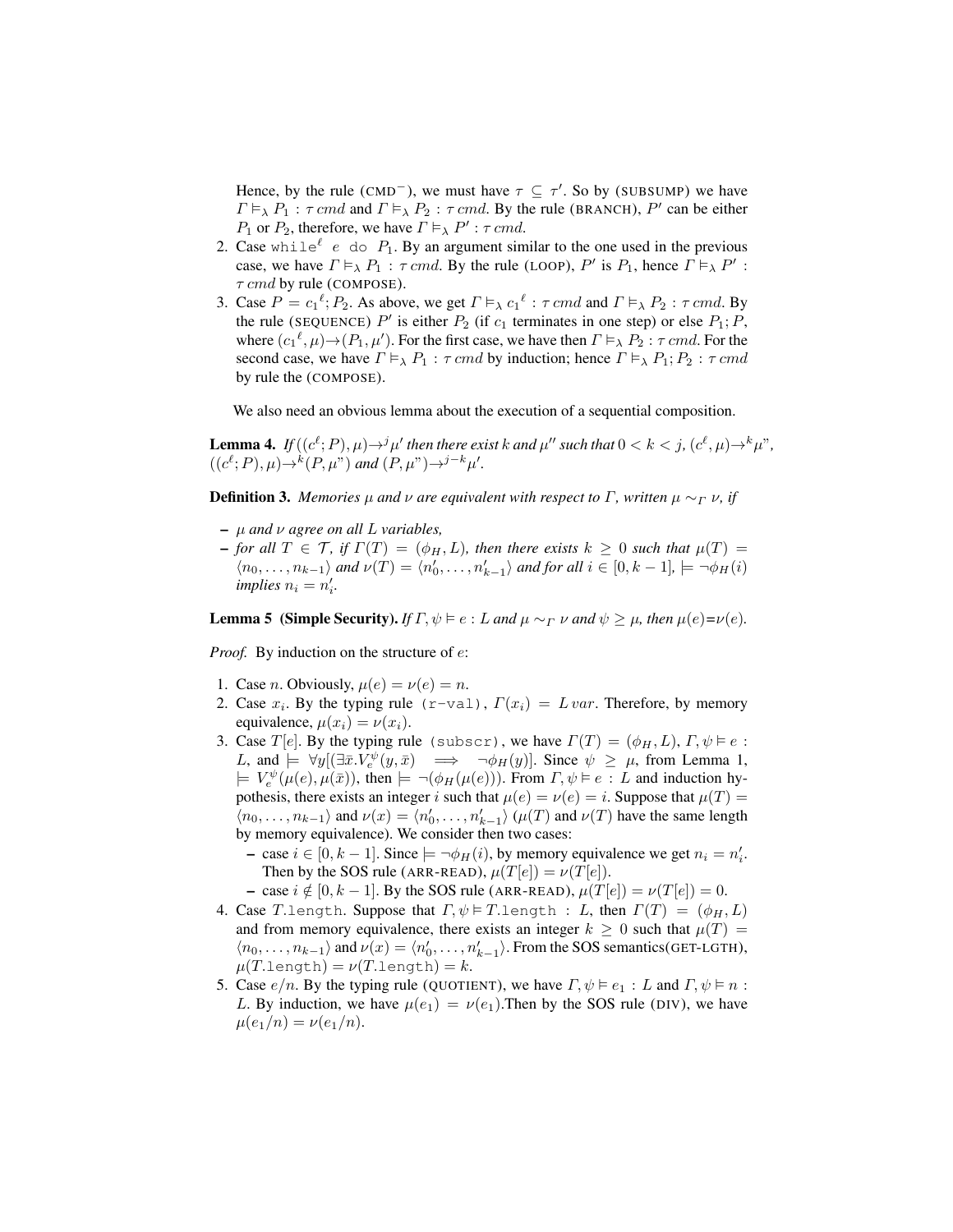**Lemma 6** (Confinement). *If*  $\Gamma \vDash_{\lambda} P : H \text{ cmd}, (P, \mu) \rightarrow (P', \mu') \text{ (or } (P, \mu) \rightarrow \mu')$  and  $\lambda(P) \geq \mu$  then  $\mu \sim_P \mu'$ .

*Proof.* By induction on the structure of c:

- 1. Case  $x_i :=^{\ell} e$ . From the SOS rule (UPDATE),  $\mu' = \mu[x := \mu(e)]$ , and from the typing rule (ASSIGN)  $\Gamma(x) = H \text{ var}$ , so  $\mu \sim_{\Gamma} \mu'$ .
- 2. Case  $T[e_1] := \ell e_2$ . We consider two cases according to the type of  $e_1$ .
	- Case  $\Gamma$ ,  $\lambda(\ell) \models e_1 : L$ , then from the typing rule (ASSIGN-ARR),  $\Gamma(T)$  =  $(\phi_H, L)$  and  $\models \forall y [(\exists \bar{x}, V_e^{\lambda(\ell)}(y, \bar{x}) \implies \phi_H(y)].$  Since  $\lambda(\ell) \geq \mu$ , we have from Lemma 1:  $\models V_{e_1}^{\lambda(\ell)}(\mu(e_1), \mu(\bar{x}))$ , and then  $\models \phi_H(\mu(e_1))$ . Let us suppose that  $\mu(x) = \langle n_0, \ldots, n_{k-1} \rangle$ , we consider two cases:
		- if  $\mu(e_1) \in [0, k-1]$ , by the SOS rule (UPD-ARRAY)  $\mu' = \mu[T[\mu(e_1)] :=$  $\mu(e_2)$ ] and since  $\models \phi_H(i), \mu \sim_{\Gamma} \mu'.$
		- else, by the SOS rule (UPD-ARRAY)  $\mu' = \mu$  and then  $\mu \sim_{\Gamma} \mu'$ .
	- Case Γ,  $\lambda$ ( $\ell$ )  $\models e_1 : H$ , then  $\Gamma(T) = (\phi_H, L)$  and  $\mu \sim_{\Gamma} \mu'$ .
- 3. Case allocate<sup> $\ell$ </sup> T[e]. From the typing rule (ALLOCATE),  $\Gamma(T) = (\phi_H, H)$  and from the SOS rule (CALLOC),  $\mu \sim_{\Gamma} \mu'$ ,
- 4.  $\mathsf{Cases}\text{ skip}^\ell, \text{if}^\ell$   $e$  then  $c_1$  else  $c_2$  and while $^\ell$   $e$  do  $c.$  These cases are trivial, because  $\mu = \mu'$ .
- 5. Case  $c_1^{\ell}$ ;  $P_2$ . From the typing rule (COMPOSE),  $\Gamma \vDash_{\lambda} c_1^{\ell}$ : H cmd and from the SOS rule (SEQUENCE),  $(c_1{}^{\ell}, \mu) \rightarrow \mu'$  or there exists  $P_1$  such that  $(c_1{}^{\ell}, \mu) \rightarrow (P_1, \mu').$ Then  $\lambda(c_1) = \lambda(P) \ge \mu$  and by induction,  $\mu \sim_P \mu'$ .

**Corollary 1.** *If* P *is well-labelled by*  $\lambda$ ,  $\Gamma \models_{\lambda} P : H \text{ cmd}, \mu : \Gamma, (P, \mu) \rightarrow^* \mu'$  and  $\lambda(P) \geq \mu$  then  $\mu \sim_P \mu'$ .

*Proof.* By induction on the length of the derivation  $(P, \mu) \rightarrow^* \mu'$ . The base case is proved by Confinement (Lemma 6). Let us prove the induction step. We suppose that  $(P, \mu) \rightarrow (P_1, \mu_1) \rightarrow^* \mu'$ . From Confinement,  $\mu \sim_{\Gamma} \mu_1$ , from Subject Reduction,  $\Gamma \vDash_{\lambda} P_1$ : H cmd and as P is well-labelled by  $\lambda$ , by Proposition 1,  $\lambda(P_1) \geq \mu_1$ . From Lemma 2, P<sub>1</sub> is well-labelled by  $\lambda$ , hence, by induction hypothesis,  $\mu_1 \sim_{\Gamma} \mu'$ , and then  $\mu \sim_{\Gamma} \mu'$ .

**Theorem 1** (Noninterference). *Suppose that* P *is well-labelled by*  $\lambda$ ,  $\mu \sim_{\Gamma} \nu$ ,  $\Gamma \models_{\lambda} P$ :  $\tau$  cmd,  $\lambda(P) \geq \mu$  and  $\lambda(P) \geq \nu$ . If  $(P, \mu) \rightarrow^* \mu'$  and  $(P, \nu) \rightarrow^* \nu'$  then  $\mu' \sim_P \nu'$ .

*Proof.* By induction on the length of the execution  $(P, \mu) \rightarrow^* \mu'$ . We consider the different forms of P.

- 1. Case  $x :=^{\ell} e$ . By the SOS rule (UPDATE), we have  $\mu' = \mu[x := \mu(e)]$  and  $\nu' = \nu[x := \nu(e)]$ . If  $\Gamma(x) = L \nu a r$ , then by the typing rule (ASSIGN), we have  $(T, \ell) \vDash_{\lambda} e : L$ . So by Simple Security,  $\mu(e) = \nu(e)$ , and so  $\mu' \sim_{\Gamma} \nu'$ . If instead,  $\Gamma(x) = H$  var then trivially  $\mu' \sim_{\Gamma} \nu'$ .
- 2. Case  $T[e_1] := e_2$ . We consider the possible values of  $\tau$ .
	- If  $\tau = H$ , then from Corollary 1,  $\mu \sim_{\Gamma} \mu'$  and  $\nu \sim_{\Gamma} \nu'$ . So  $\mu' \sim_{\Gamma} \nu'$ .
	- If  $\tau = L$ , then  $\Gamma$ ,  $\lambda(\ell) \vDash_{\lambda} e_1 : L$  and  $\Gamma$ ,  $\lambda(\ell) \vDash_{\lambda} e_2 : L$  and  $\Gamma(T) = (\phi_H, L)$ . By Simple Security, there exist i, j s.t.  $\mu(e_1) = \nu(e_1) = i$  and  $\mu(e_2) = \nu(e_2) = j$ . Since  $\mu \sim_P \nu$ , there exists  $k \geq 0$  s.t  $\mu(T) = \langle n_0, \ldots n_{k-1} \rangle$ ,  $\nu(T) = \langle n'_0, \ldots n'_{k-1} \rangle$ .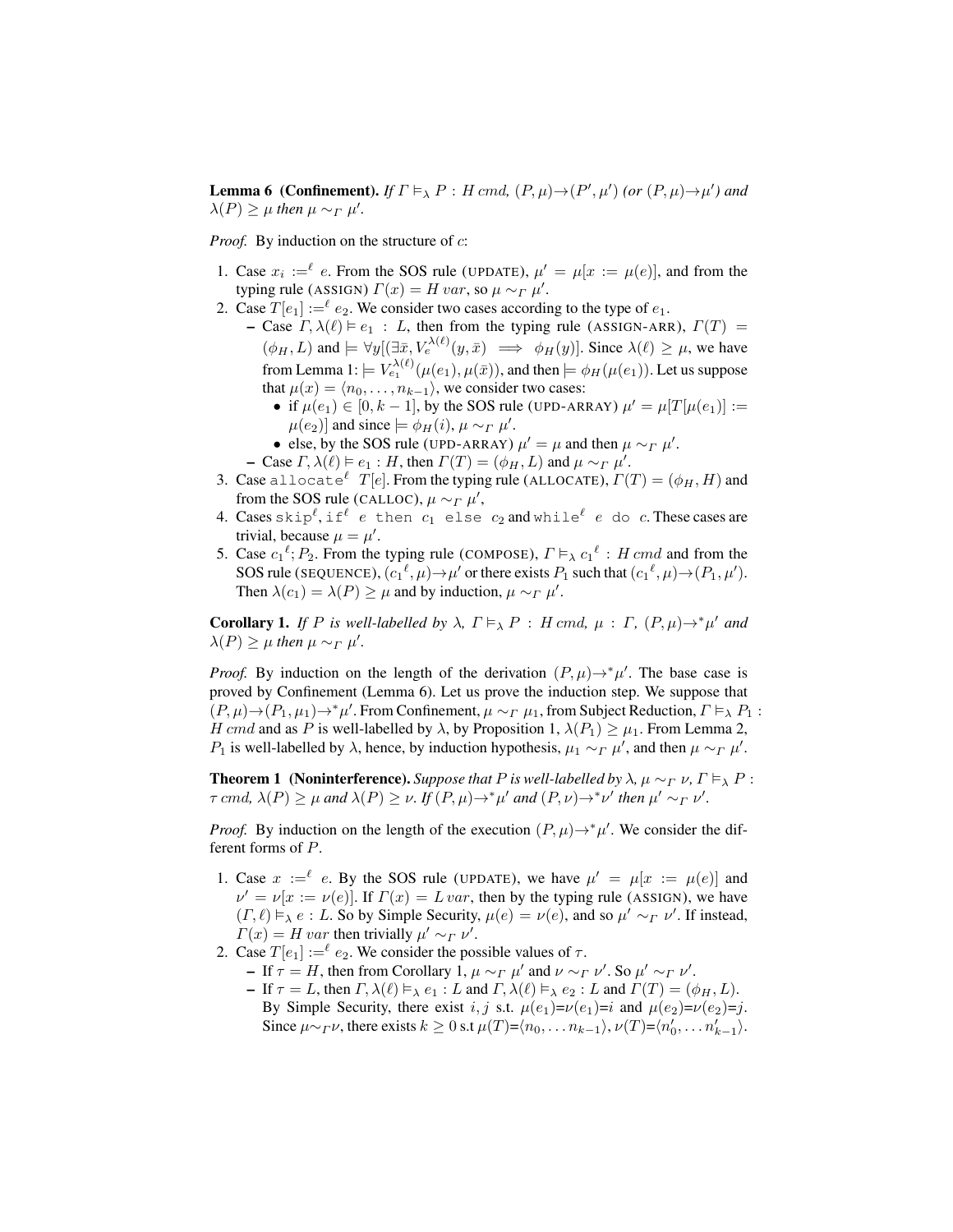- if  $i \in [0, k-1]$ . By the SOS rule (UPDATE-ARR),  $\mu' = \mu[T[i] := j]$  and  $\nu' = \nu[T[i] := j]$ . So  $\mu' \sim_{\Gamma} \nu'$ .
- else, from the SOS rule (UPDATE-ARR),  $\mu' = \mu$  and  $\nu' = \nu$ . So  $\mu' \sim_{\Gamma} \nu'$ . 3. Case allocate  $T[e]$ . We consider two cases.
	- if  $\tau = H$ , then by Corollary 1,  $\mu \sim_{\Gamma} \mu'$  and  $\nu \sim_{\Gamma} \nu'$ . So  $\mu' \sim_{\Gamma} \nu'$ .
	- if  $\tau = L$ , from the rule (ALLOCATE),  $\Gamma$ ,  $\lambda(\ell) \models e : L$  and from Simple Security  $\mu(e)=\nu(e)$ . So, by the SOS rule (CALLOC),  $\mu'(T)=\nu'(T)$ . So,  $\mu' \sim_{\Gamma} \nu'$ .
- 4. Case skip<sup>l</sup>. From the SOS rule (NO-OP),  $\mu = \mu'$  and  $\nu = \nu'$ . So,  $\mu' \sim_{\Gamma} \nu'$ .
- 5. Case  $P = \text{if}^{\ell}$  e then  $P_1$  else  $P_2$ . If  $(\Gamma, \ell) \vDash_{\lambda} e : L$  then  $\mu(e) = \nu(e)$  by Simple Security. If  $\mu(e) \neq 0$  then  $(\mu, P) \rightarrow (\mu, P_1) \rightarrow^* \mu'$  and  $(\nu, P) \rightarrow (\nu, P_1) \rightarrow^* \nu'$ . From the typing rule (IF), we have then  $\Gamma \vDash_{\lambda} P_1 : L \, cmd$ . In addition, from Proposition 1,  $\lambda(P_1) \geq \mu$  and  $\lambda(P_1) \geq \nu$  and from Lemma 2,  $P_1$  is well-labelled by  $\lambda$ , then by induction,  $\mu' \sim_{\Gamma} \nu'$ . The case  $\mu(e) = 0$  is similar. If instead  $\Gamma, \lambda(\ell) \models e : H$ , then from the typing rule (IF), we have  $\Gamma \models_{\lambda} P$ : H cmd. Then by Corollary 1,  $\mu \sim_{\Gamma} \mu'$  and  $\nu \sim_{\Gamma} \nu'$ . So  $\mu' \sim_{\Gamma} \nu'$ .
- 6. Case while  $e$  do  $c'$ . Similar to the if case.
- 7. Case  $P = c_1^{\ell}; P_2$ . If  $((c_1^{\ell}; P_2), \mu) \rightarrow^j \mu'$ , then by Lemma 4 there exist k and  $\mu$ " such that  $0 < k < j$ ,  $(c_1{}^{\ell}, \mu) \rightarrow^k \mu$ ",  $(c_1{}^{\ell}; P_2, \mu) \rightarrow^k (P_2, \mu$ ") and  $(P_2, \mu$ ") $\rightarrow^{j-k} \mu'$ . Similarly, if  $((c_1^{\ell}; P), \nu) \rightarrow^{j'}$ ,  $\nu'$ , then there exist k' and  $\nu''$  such that  $0 < k' < j'$ ,  $(c_1^{\ell}, \nu) \rightarrow^{k'} \nu^{\nu}$ ,  $(c_1^{\ell}; P_2, \nu) \rightarrow^{k'} (P_2, \nu^{\nu})$  and  $(\nu^{\nu}, P_2) \rightarrow^{j'-k'} \nu'$ . Since P is welllabelled by  $\lambda$ , by the rule (O-SEQ),  $c_1$  and  $P_2$  are well-labelled by  $\lambda$ . In addition, from Lemma 1,  $\lambda(P_2) \geq \mu^{\nu}$  and  $\lambda(P_2) \geq \nu^{\nu}$ . By induction,  $\mu^{\nu} \sim_{\Gamma} \nu^{\nu}$ . So by induction again,  $\mu' \sim_{\Gamma} \nu'$ .

**Corollary 2.** *Suppose that* P *is well-labelled,*  $\Gamma \models_{\lambda} P : \tau \text{ cmd}$  *and*  $\mu \sim_{\Gamma} \nu$  *and*  $lab(P) = true$  and  $(c, \mu) \rightarrow^* \mu'$  and  $(c, \nu) \rightarrow^* \nu'$  then  $\mu' \sim_P \nu'$ .

## 6 Conclusion and future work

In this paper, we have proposed a type system for an accurate information flow analysis of programs with arrays. Our type system is based on a pre-computed approximation of integer variables manipulated by the program. We believe that our approach can be extended to array aliases as in [17] as well as multi-dimensional arrays.

We have developed a prototype which, from a program  $P$  a labelling  $\lambda$  and some initial typing, determines if  $P$  is well-labelled and when possible types the program P respecting the initial typing by giving the minimal type. To improve this prototype, the next step will be the integration of a module for automatic generation of a welllabelling: the main ingredient for this will be an invariant generator such as in [10].

The approach we presented is flow-insensitive (the relative order of commands is irrelevant for typing); it is known that flow sensitive approach are more accurate and allows to consider polymorphic data structures since a specific type is inferred for each variable at each program point [8,4]. However, our work is fully compatible with the framework proposed in [11] (as our types can trivially be organised as lattices), allowing to transform our type system into a flow-sensitive one.

As we explain, we based the well-labelling of programs only on the values of integer variables ignoring the values contained in array cells. Recent works try to address the issue of reasonning about array contents [9,13]. It could be interesting to know whether this kind of works can be combined directly with our type system.